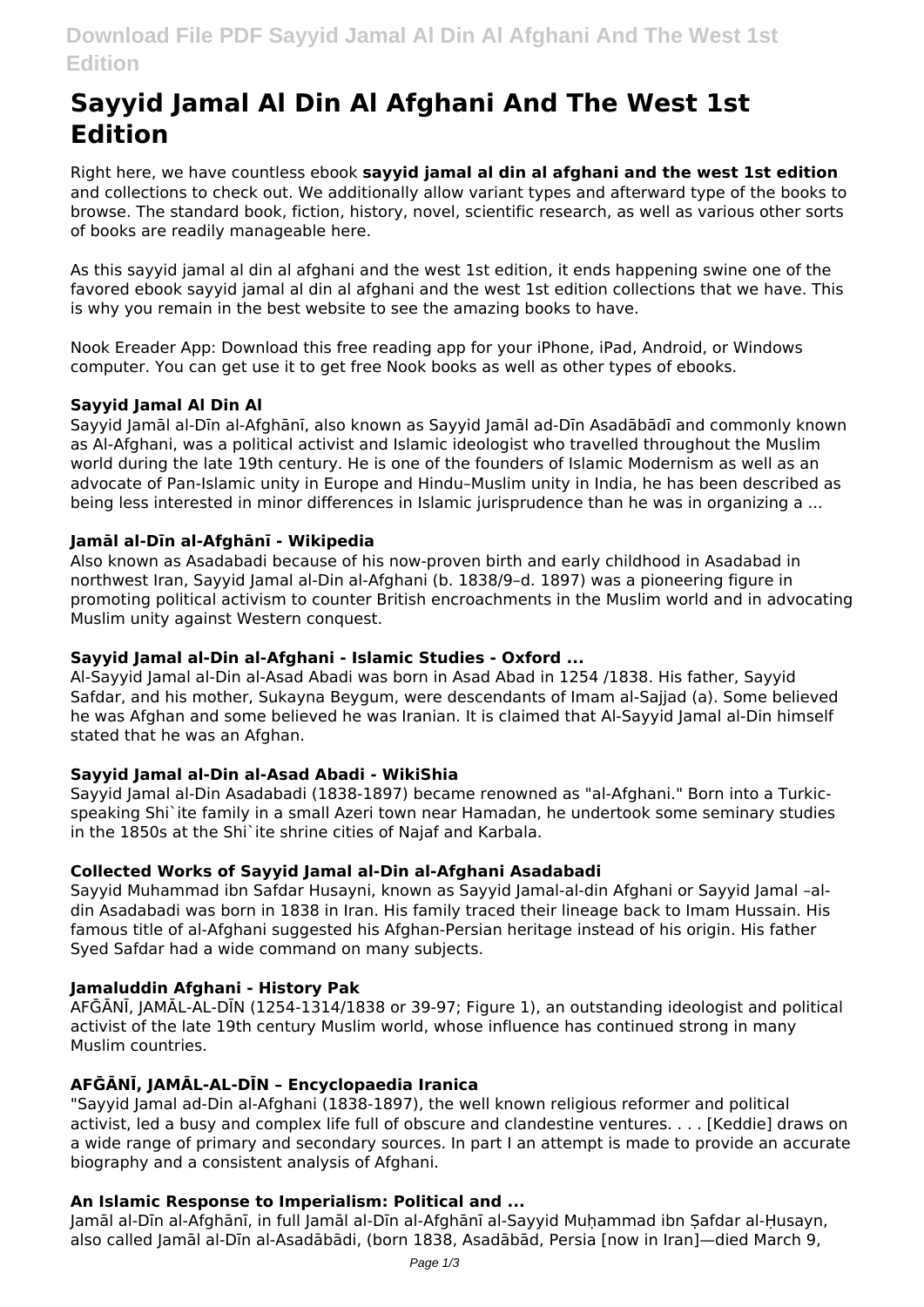1897, Istanbul, Ottoman Empire [now in Turkey]), Muslim politician, political agitator, and journalist whose belief in the potency of a revived Islamic civilization in the face of European domination significantly influenced the development of Muslim thought in the 19th and early 20th centuries.

## **Jamal al-Din al-Afghani | Biography, History, & Facts ...**

--- Eastern World "Sayyid Jamal ad-Din al-Afghani (1838-1897), the well known religious reformer and political activist, led a busy and complex life full of obscure and clandestine ventures.... [Keddie] draws on a wide range of primary and secondary sources.

#### **An Islamic Response to Imperialism by Nikki R. Keddie ...**

Sayid Jamaluddin Asadabadi, Jamaluddin Afghani atau Jamaluddin al-Afghani (1838 - 1897) merupakan seorang aktivis politik dan nasionalis Islam di Afghanistan, Iran, Mesir dan Empayar Uthmaniyyah semasa kurun ke-19. Beliau merupakan salah seorang pelopor pemodenan Islam.

#### **Sayid Jamaluddin Asadabadi - Wikipedia Bahasa Melayu ...**

--- Eastern World "Sayyid Jamal ad-Din al-Afghani (1838-1897), the well known religious reformer and political activist, led a busy and complex life full of obscure and clandestine ventures.......

### **An Islamic Response to Imperialism: Political and ...**

Jamal al Din al Afghani Sayyid Jamal-al-din al-Afghani, or Jamal-al-din Asadabadi (also Seyyed Jamaluddin Asadabadi, Jamaluddin al-Afghani and Jamal al-din Afgani) (1838-1896 or 1837-1897) was is the father of the modern Islamic revival.

### **Jamal al Din al Afghani - MideastWeb for Coexistence**

Jamal ad-Din al-Afghani — Sayyid Jamāl al dīn Asadābādī Sayyid Muhammad Ibn Safdar al Husain (\* عداد القام), bekannt als مدابآدس ان يس حل الردفص نب دمحم ديس) (1897 † 1838 in Asadabad, Iran[1]; † ; Dschamāl ad Dīn Asadābādī, oder Sayyid Dschamāl ad Dīn al Afghānī, ديس لامج نيدلا... ...

#### **Jamal-al-Din Afghani**

Sayyid Jalal al-Din Miri Ashtiyani was born in 1343 /1925 in Ashtian near Arak. He was the first child in his family. His father was a tradesman and his maternal grandfather was a Shiite clergyman in Ashtian. When he was 5 years old, Sayyid Jalal started learning the Qur'an in Maktab (traditional elementary school).

# **Sayyid Jalal al-Din Ashtiyani - WikiShia**

Sayed Jamal ud-Din "al-Afghani" was not an Afghan, but an Iranian. He was born in Asadabad in Iran, and he spent his childhood there. Overwhelming documentation and contemporary sources prove his Iranian origin. 90% of his political activism was concentrated on Iran.

#### **Talk:Sayyid Jamal al-Din al-Afghani Asadabadi - Wikipedia**

Sayyid Muhammad bin Safdar al-Husayn (1838 - 1897) (Persia: دینی سح ردفص نب دمحم دیس), umumnya dikenal sebagai Sayyid Jamal-Al-Din Al-Afghani, (Persia: يناغفال انى دل الرامج دیس) atau Al-Jamal Asadābādī-Din (Persia: لامج نیدلا یدابآدسا(, lahir di desa Asadābād dekat Hamadān, Iran terdapat sumber lain mengatakan bahwa Asadabadi sebenarnya ...

# **Jamaluddin Al-Afghani - Wikipedia bahasa Indonesia ...**

Sayyed Ayad Ra'ouf Mohammad Jamal al-Din was born in 1961 in the city of Najaf. His family was from the city of Nassiriya, in Dhe Qar Province, southern Iraq – the province which he represented in the outgoing parliament. His father was an Arabic teacher and scholar, who authored 50 books on language and faith.

#### **Sayyed Ayad Jamal Al-Din – Liberal Shi'ite Cleric and Foe ...**

Amazon.com: Fiqh Us-Sunnah Purification and Prayer (9780892590605): Sabiq, As-Sayyid, Dabas, Muhammad Sa'eed, Zarabozo, Jamal al-Din M.: Books

#### **Amazon.com: Fiqh Us-Sunnah Purification and Prayer ...**

Jamāl-al-dīn was born in. Sayyid Jamal al-Din Asadabadi () became renowned as "al-Afghani." Born into a Turkic-speaking Shi`ite family in a small Azeri town near Hamadan. He started his worldwide journey from India at the age of 18, in The Oxford Encyclopedia of Islam and Politics. Note – This encyclopedia is a work in progress.